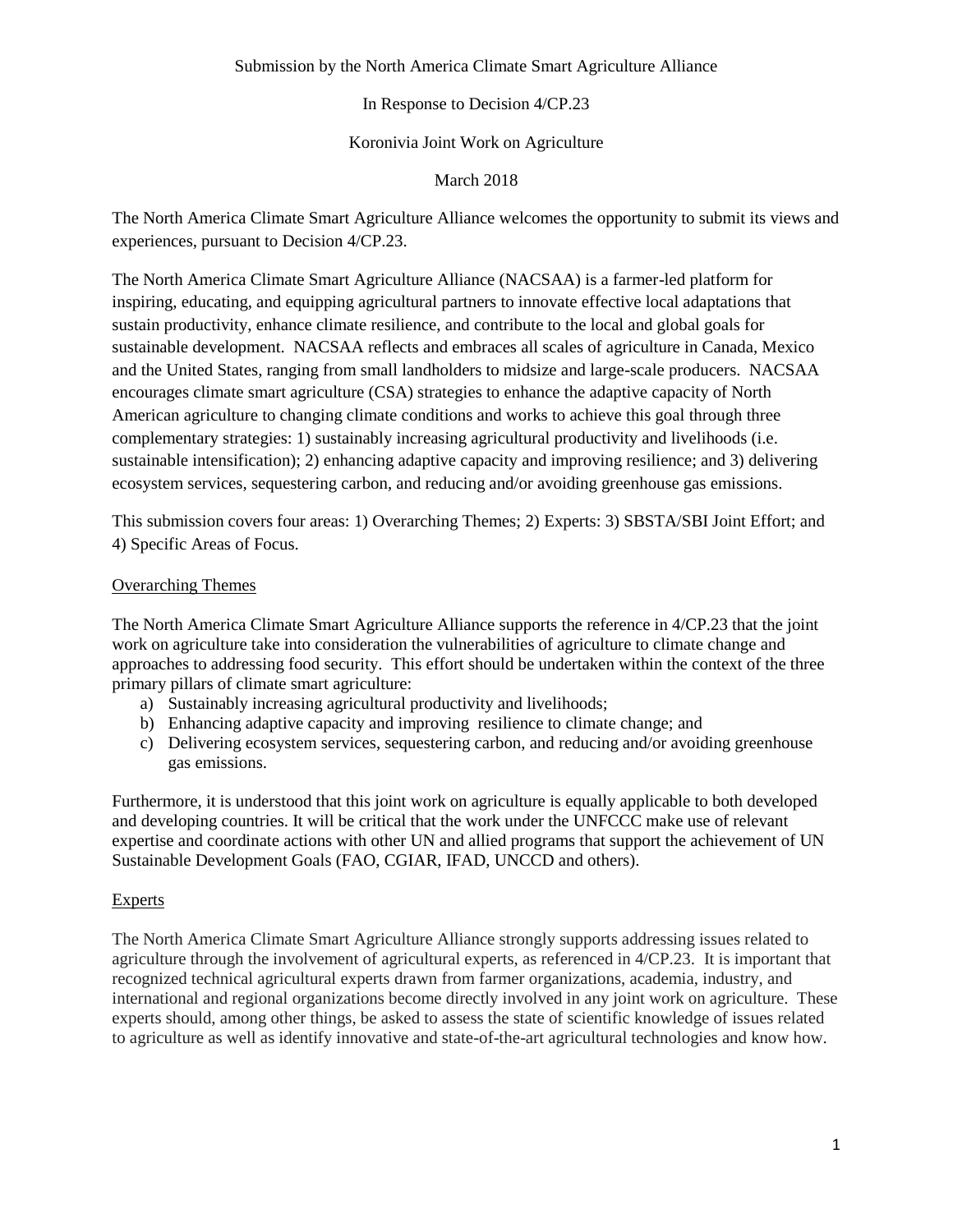#### SBSTA/SBI Joint Effort

The North America Climate Smart Agriculture Alliance supports the Subsidiary Body for Scientific and Technological Advice (SBSTA) and the Subsidiary Body for Implementation (SBI) jointly addressing issues related to agriculture. To date the UNFCCC has not addressed how issues related to agriculture should be addressed in the SBI agenda with regard to the Adaptation Committee, Standing Committee on Finance, and the Technology Mechanism. In order for the SBI and the SBSTA to work together on issues related to agriculture, the SBSTA must provide the SBI with appropriate guidance, as referenced in Article 9, paragraph 2, of the Convention, by initially addressing the specific areas of focus identified below.

#### Specific Areas of Focus

The North America Climate Smart Agriculture Alliance recommends that the joint work of the SBSTA and the SBI on issues related to agriculture include conducting expert meetings and workshops, in the context of developing an integrated strategy that enhances the sustainability and climate resilience of working landscapes as well as reducing and/or avoiding greenhouse gas emissions, on the following topics:

#### *Livestock Production Systems*

Provide assessments of the state of scientific knowledge and identify innovative, efficient and state-ofthe-art technologies and know how relating to improved production of livestock to enhance sustainability and climate resilience.

#### *Soil Health*

Provide assessments of the state of scientific knowledge and identify innovative, efficient and state-ofthe-art technologies and know how relating to the management of soil carbon and soil health, including crop and livestock interactions.

#### *Water Resource Management*

Provide assessments of the state of scientific knowledge and identify innovative, efficient and state-ofthe-art technologies and know how relating to water resource practices that sustain water productivity and protect water quality.

## *Bioenergy*

Provide assessments of the state of scientific knowledge and identify innovative, efficient and state-ofthe-art technologies and know how relating to bioenergy as a climate change mitigation solution pathway.

#### *Crop and Nutrient Management*

Provide assessments of the state of scientific knowledge and identify innovative, efficient and state-ofthe-art technologies and know how relating to crop and nutrient management strategies that enhance the sustainability and climate resilience of working landscapes.

#### *Agroforestry*

Provide assessments of the state of scientific knowledge and identify innovative, efficient and state-ofthe-art technologies and know how relating to the management of agroforestry and other ecologically diverse cropping systems as an integrated strategy to enhance the sustainability and climate resilience of working landscapes.

## *Integrated Solutions*

Provide assessments of the state of scientific knowledge and identify innovative, efficient and state-ofthe-art technologies and know how relating to the provision of ecosystem services in working landscapes as an integrated strategy to enhance sustainable productivity and livelihoods, increase the adaptive capacity and climate resilience of working landscapes, and avoid or reduce greenhouse gas emissions.